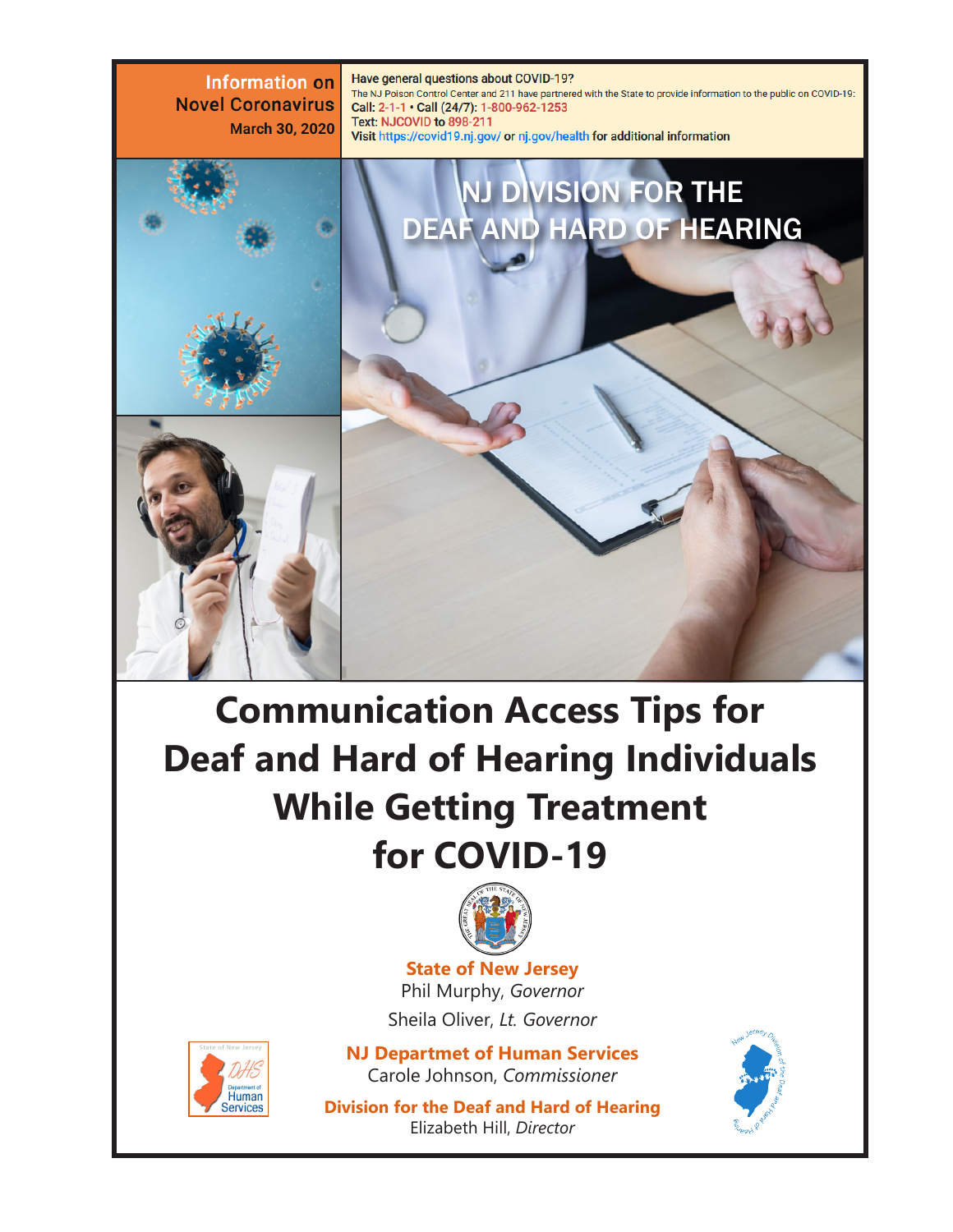

#### **NJ Department of Human Services Division for the Deaf and Hard of Hearing**



# **Communication Access Tips for Deaf and Hard of Hearing Individuals While Getting Treatment for COVID-19**

It is important that deaf and hard of hearing individuals have adequate communication access in health care settings during this public health crisis. If you are sick and test positive with COVID-19 and your doctor recommends treatment at a hospital, below are some tips to facilitate communication access in these challenging times.

Healthcare professionals are using Personal Protective Equipment (PPE) including masks when caring for patients during this emergency which may impact communication with individuals who are deaf and hard of hearing. Additionally, some individuals may be placed in isolation units or in field hospitals further impacting communication access. For this reason, DDHH wants to help deaf and hard of hearing individuals be as prepared as possible.

#### **For those who communicate through speaking, lip-reading, and/or listening:**

- The Coronavirus may impact your ability to keep your hearing aids on or your cochlear implant on. Laying down may cause uncomfortable hearing aid feedback or cause the cochlear implant to fall off.
- **Depending on the set-up at the hospital, the healthcare provider may need to communicate with** you via phone from a different room.
- If you can, bring your smartphone or iPad with you and the chargers that are needed to operate them.
- There are certain apps that can be downloaded on your smartphone or iPad assist with communication **prior** to going in for treatment. These apps are listed below.
- **DDHH can work with you on your communication access needs.**
- **Bring a notepad and pen for back-up communication or whiteboard, pens, and erasers.**

#### **Speech to Text**

- [Ava](https://www.ava.me/) (can type back, many languages) [\(iOS,](https://apps.apple.com/us/app/ava-communicate-beyond-barriers/id1030067058) [Android\)](https://play.google.com/store/apps/details?id=com.transcense.ava_beta)
- [Google Live Transcribe](https://www.android.com/accessibility/live-transcribe/) (can type back, many languages) [\(Android\)](https://play.google.com/store/apps/details?id=com.google.audio.hearing.visualization.accessibility.scribe&hl=en_US)
- [Microsoft Translator](https://www.microsoft.com/en-us/translator/) (can type back, can translate, many languages) [\(iOS,](https://itunes.apple.com/app/microsoft-translator/id1018949559) [Android,](https://play.google.com/store/apps/details?id=com.microsoft.translator) [Windows\)](https://www.microsoft.com/store/productId/9WZDNCRFJ3PG)
- [Otter.ai](https://otter.ai/) (English only) [\(iOS,](https://itunes.apple.com/us/app/otter-voice-notes/id1276437113) [Android\)](https://play.google.com/store/apps/details?id=com.aisense.otter)
- [Web Captioner](https://webcaptioner.com/) (many languages) (universal [web-page\)](https://webcaptioner.com/captioner)

### **Typing Back**

- Big Note [\(iOS,](https://apps.apple.com/us/app/big-note/id1448497055) [Android\)](https://play.google.com/store/apps/details?id=tashuapps.deafnote&hl=en_US)
- Cardzilla [\(iOS,](https://apps.apple.com/us/app/cardzilla/id623346823) [Android\)](https://play.google.com/store/apps/details?id=com.nulltone.cardzilla&hl=en_US)
- Google Keep [\(iOS,](https://apps.apple.com/us/app/google-keep-notes-and-lists/id1029207872) [Android\)](https://play.google.com/store/apps/details?id=com.google.android.keep&hl=en_US)
- Sorenson Buzz Cards [\(iOS,](https://apps.apple.com/us/app/sorenson-buzzcards/id380582593) [Android\)](https://play.google.com/store/apps/details?id=com.sorenson.buzzcards&hl=en_US)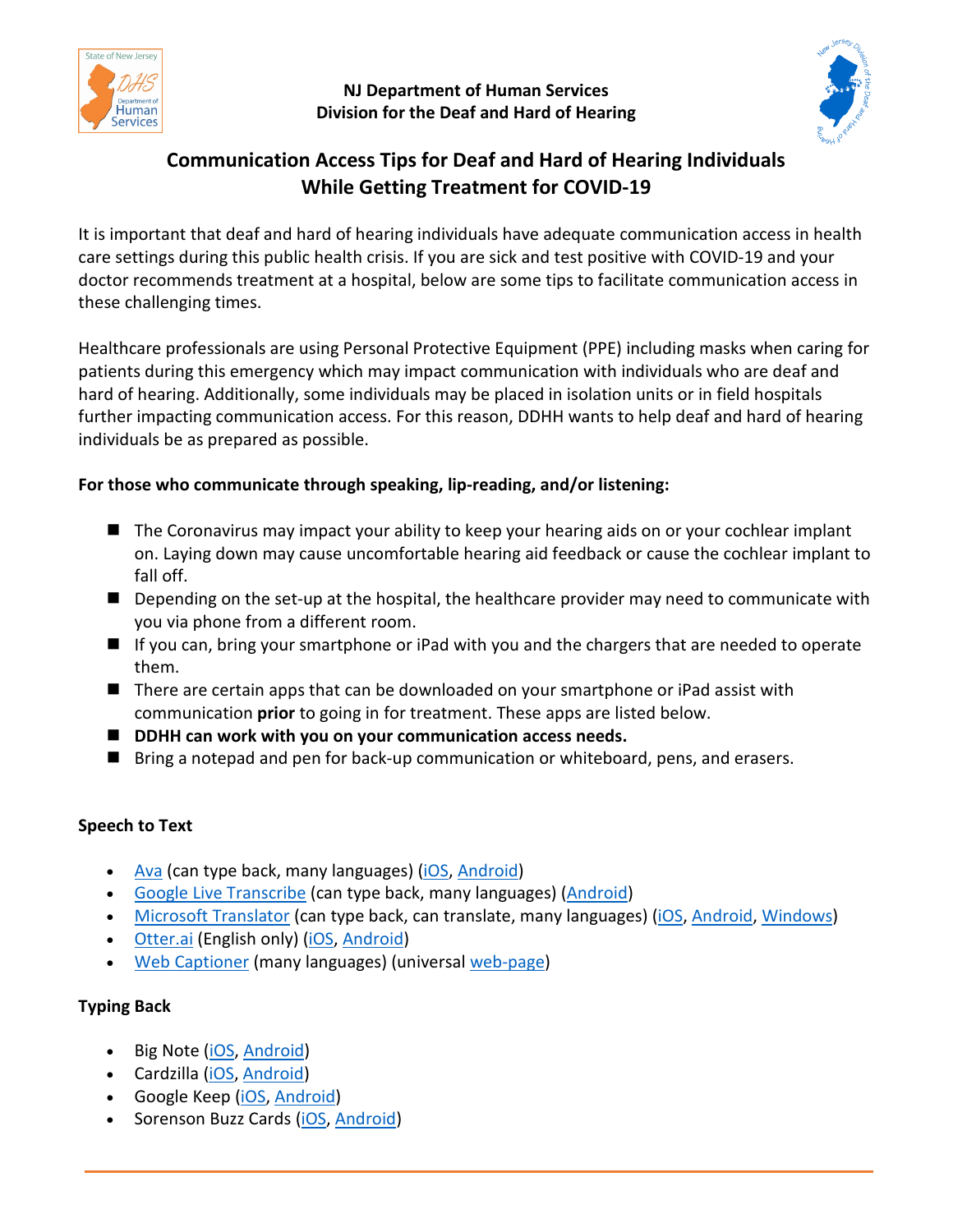For phone calls,<sup>4</sup> you may want to consider having more than one captioned telephone provider's app on your phone, in case your provider of choice experiences technical difficulties.

- [CaptionCall](https://captioncall.com/) [\(iOS\)](https://apps.apple.com/us/app/captioncall-mobile/id1313874713)
- [ClearCaptions](https://clearcaptions.com/) [\(iOS\)](https://apps.apple.com/us/app/clearcaptions-mobile/id1389230518)
- [Hamilton](https://hamiltoncaptel.com/) [\(Android\)](https://play.google.com/store/apps/details?id=com.hamilton.ui&hl=en_US)
- [InnoCaption](https://www.innocaption.com/) [\(iOS,](https://apps.apple.com/us/app/innocaption/id1333988644) [Android\)](https://play.google.com/store/apps/details?id=com.innocaption.vpdp&hl=en_US)
- [Sprint Web CapTel](https://sprintcaptel.com/products/webcaptel) (universal [web-page\)](https://portal.sprintcaptel.com/Register)

## **Text-based fallback options for phone calls**

• [IP Relay](https://www.sprintrelay.com/sprintiprelay) [\(iOS,](https://apps.apple.com/us/app/sprint-ip-relay/id542802329) [Android\)](https://play.google.com/store/apps/details?id=com.sprint.trs&hl=en_US)

Mobile TTY or real-time text (RTT) calling 711 [\(iOS,](https://support.apple.com/en-us/HT207033) some [Android\)](https://support.google.com/accessibility/android/answer/9042284?hl=en)

4 The FCC currently prohibits the use of VRS when all parties to a call are in the same room. If parties are not in the same room, VRS is allowed. Patients should comply with all FCC rules.

## **For those who communicate through American Sign Language:**

- If you can, bring your smartphone or iPad with you and the chargers that are needed to operate them.
- Smartphones and iPads can be used to access video remote interpreting, video relay services, and other platforms like zoom and facetime that allow for interpreters to assist remotely. Remote Interpreting via different platforms may be used to protect the health of interpreters.
- $\blacksquare$  Keep in mind that traditional VRI machines may be limited in number or there may be restrictions on use of the equipment in certain parts of the hospital so it is important to have back-up means of communication in the event that these machines are inaccessible.
- $\blacksquare$  In some cases, there may be field hospitals such as using convention centers for overflow capacity. In these cases, your smartphone and paper/pens may be the only means to communicate.
- Video relay service apps may be needed if the healthcare provider needs to communicate via phone from a different room to reduce risk of exposure.
- The Coronavirus may impact your ability to keep your hearing aids on or your cochlear implant on. Laying down may cause uncomfortable hearing aid feedback or cause the cochlear implant to fall off.
- Be sure to download video relay service apps **prior** to going in for treatment in case you need to communicate with a healthcare provider via phone in another room.
- Use "notes" app to type simple text for communication
- Contact DDHH for assistance. DDHH can connect you with an interpreter on your smartphone **or iPad via certain platforms like Facetime or Zoom.**
- $\blacksquare$  Bring paper and pen as a back-up if all other communication methods fail even if it is to draw simple pictures.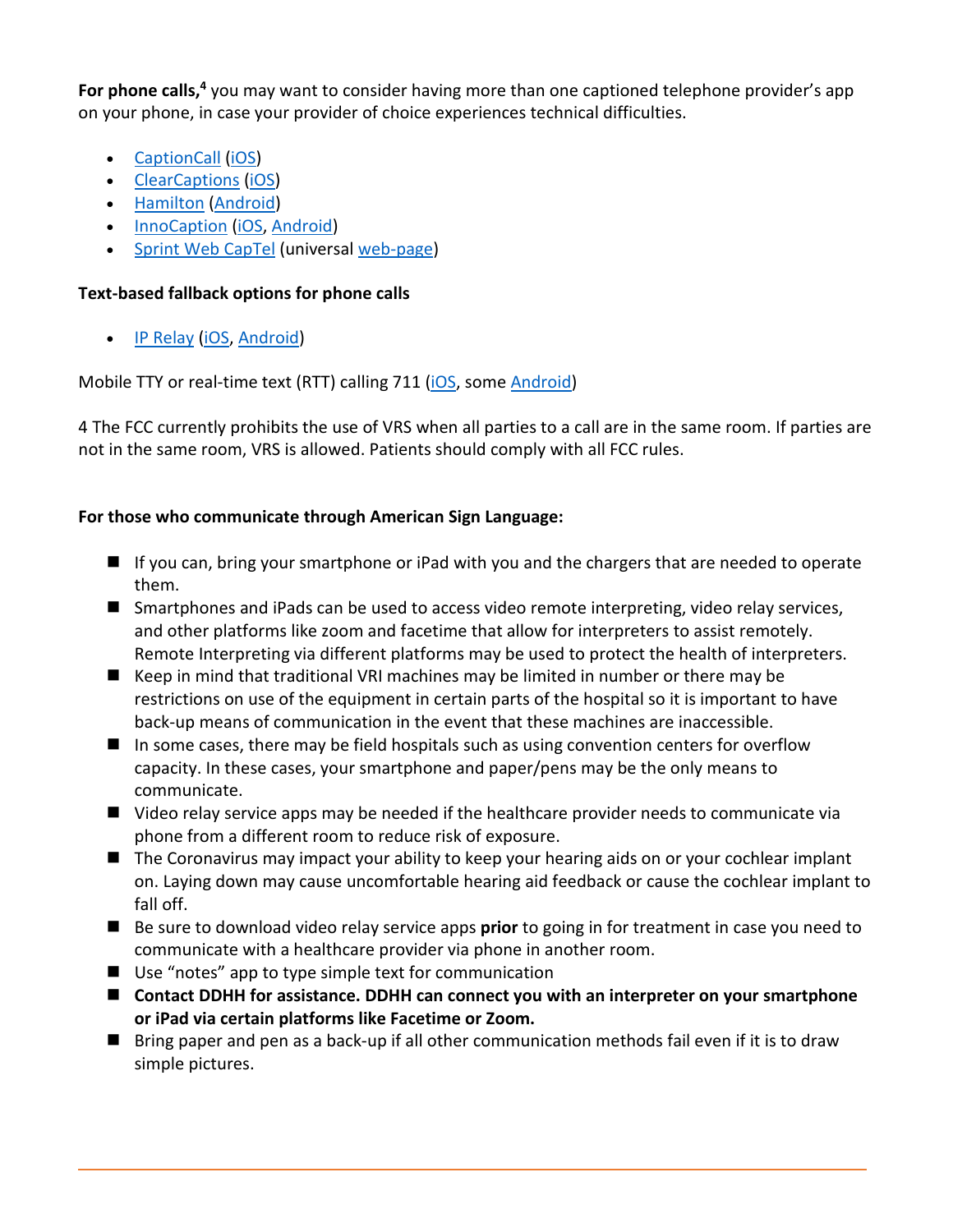#### **Video Interpreting**

- **NJ Division of the Deaf and Hard of Hearing**
- [Linguabee \(free video interpreting for COVID-19 testing\)](https://www.linguabee.com/covid19/free-vri)

#### **Speech to Text**

- [Ava](https://www.ava.me/) (can type back, many languages) [\(iOS,](https://apps.apple.com/us/app/ava-communicate-beyond-barriers/id1030067058) [Android\)](https://play.google.com/store/apps/details?id=com.transcense.ava_beta)
- [Google Live Transcribe](https://www.android.com/accessibility/live-transcribe/) (can type back, many languages) [\(Android\)](https://play.google.com/store/apps/details?id=com.google.audio.hearing.visualization.accessibility.scribe&hl=en_US)
- [Microsoft Translator](https://www.microsoft.com/en-us/translator/) (can type back, can translate, many languages) [\(iOS,](https://itunes.apple.com/app/microsoft-translator/id1018949559) [Android,](https://play.google.com/store/apps/details?id=com.microsoft.translator) [Windows\)](https://www.microsoft.com/store/productId/9WZDNCRFJ3PG)
- [Otter.ai](https://otter.ai/) (English only) [\(iOS,](https://itunes.apple.com/us/app/otter-voice-notes/id1276437113) [Android\)](https://play.google.com/store/apps/details?id=com.aisense.otter)
- [Web Captioner](https://webcaptioner.com/) (many languages) (universal [web page\)](https://webcaptioner.com/captioner)

#### **Typing Back**

- Big Note [\(iOS,](https://apps.apple.com/us/app/big-note/id1448497055) [Android\)](https://play.google.com/store/apps/details?id=tashuapps.deafnote&hl=en_US)
- Cardzilla [\(iOS,](https://apps.apple.com/us/app/cardzilla/id623346823) [Android\)](https://play.google.com/store/apps/details?id=com.nulltone.cardzilla&hl=en_US)
- Google Keep [\(iOS,](https://apps.apple.com/us/app/google-keep-notes-and-lists/id1029207872) [Android\)](https://play.google.com/store/apps/details?id=com.google.android.keep&hl=en_US)
- Sorenson Buzz Cards [\(iOS,](https://apps.apple.com/us/app/sorenson-buzzcards/id380582593) [Android\)](https://play.google.com/store/apps/details?id=com.sorenson.buzzcards&hl=en_US)

For phone calls,<sup>3</sup> you may want to consider having more than one video relay service (VRS) provider's app on your phone, in case your provider of choice experiences technical difficulties. You also may want to consider text-based relay services if you can't get a reliable internet connection.

- [Convo](https://www.convorelay.com/) [\(iOS,](https://apps.apple.com/us/app/convo-vrs/id423121946) [Android\)](https://play.google.com/store/apps/details?id=com.convorelay.convomobile&hl=en_US)
- [Global](https://globalvrs.com/) [\(iOS,](https://apps.apple.com/us/app/gxpro-mobile/id900467675) [Android\)](https://play.google.com/store/apps/details?id=se.nwise.mymmx.mobile.globalvrs&hl=en_US)
- [Purple](https://www.purplevrs.com/) [\(iOS,](https://apps.apple.com/us/app/p3-mobile/id432523572) [Android\)](https://play.google.com/store/apps/details?id=us.purple.purplevrs&hl=en_US)
- [Sorenson](https://www.sorensonvrs.com/) [\(iOS,](https://apps.apple.com/us/app/ntouch/id441554954) [Android\)](https://play.google.com/store/apps/details?id=com.sorenson.mvrs.android&hl=en_US)
- [ZVRS](https://www.zvrs.com/) [\(iOS,](https://apps.apple.com/us/app/z5-mobile/id415488663) [Android\)](https://play.google.com/store/apps/details?id=com.zvrs.z5mobile&hl=en_US)

#### **Text-based fallback options for phone calls**

- [IP Relay](https://www.sprintrelay.com/sprintiprelay) [\(iOS,](https://apps.apple.com/us/app/sprint-ip-relay/id542802329) [Android\)](https://play.google.com/store/apps/details?id=com.sprint.trs&hl=en_US)
- Mobile TTY or real-time text (RTT) calling 711 [\(iOS,](https://support.apple.com/en-us/HT207033) some [Android\)](https://support.google.com/accessibility/android/answer/9042284?hl=en)

 $2$  Some communications applications work by making audio recordings of what speakers are saying and transmitting them to Internet-based services for translation to text or sign-language. Because the recordings may contain sensitive, private medical information about the patient, patients should bear in mind the potential impacts on their privacy.

<sup>3</sup> The FCC currently prohibits the use of VRS when all parties to a call are in the same room. If parties are not in the same room, VRS is allowed. Patients should comply with all FCC rules.